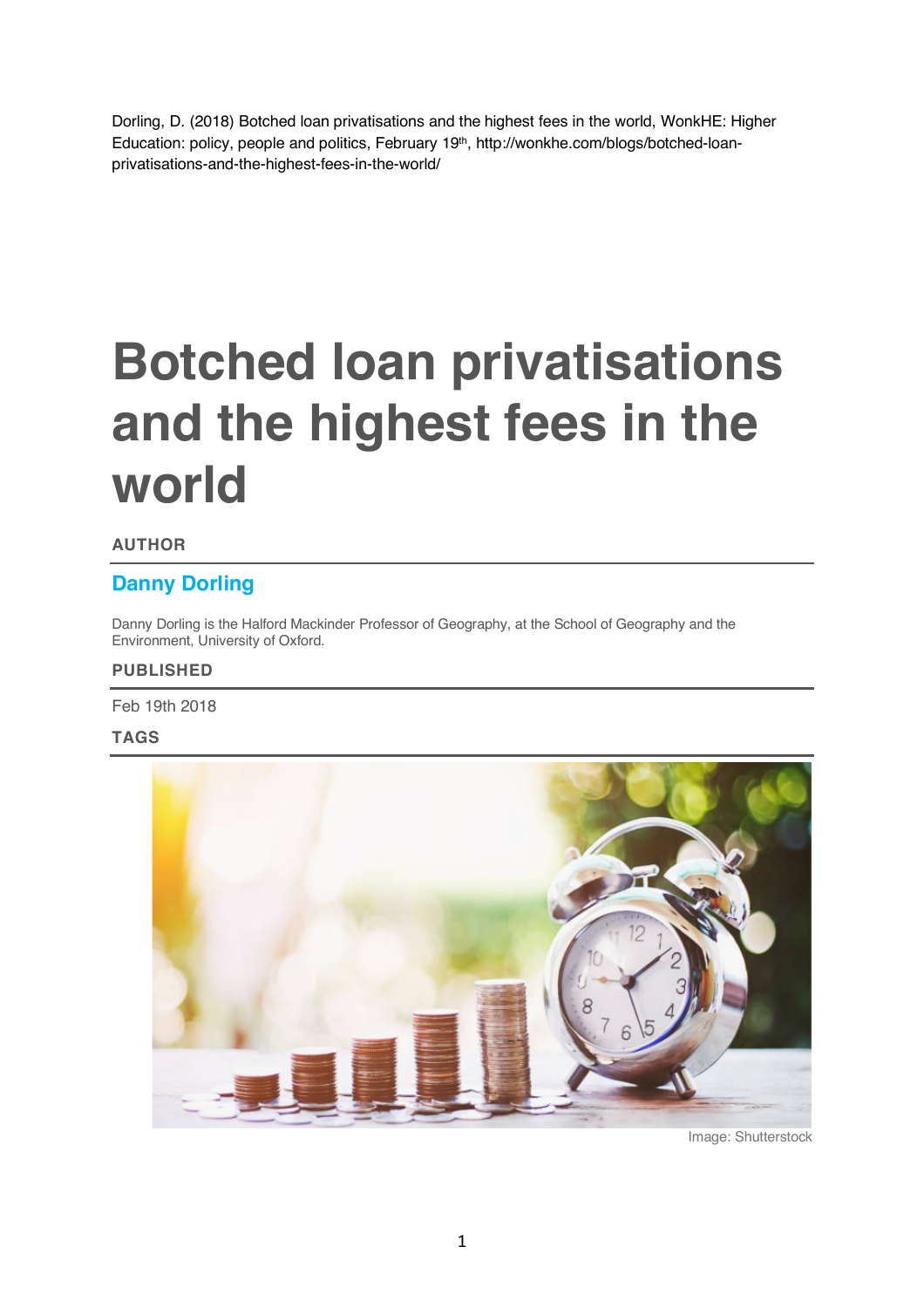The British government is trying to sell off parts of the growing English student loan mountain to the private sector in small – and they hope, not newsworthy – slices. But so far this privatisation has not been going well. Investors might be beginning to realise that they are buying potentially toxic assets – so they will start to factor in the risk that a future government will write off this debt.

After 2012, English fees had suddenly and unjustifiably become the highest in the world. The people cajoled into taking out those debts were children when they made the decision to go to university. Who would pay a "market price" to buy debt incurred by children who could not possibly have understood what they were entering into, the international marketplace they had suddenly become a part of, and how their future earnings would be sold to private companies?

### **Selling the future cheaply**

At the end of November 2017, you may not have noticed the UK government announce that it would lose £800 million on the sale of just 8.6% of its pre-2012 student loans. The government plans to quietly sell more of these loans over the next five years.1 So far they have shown little interest in a public debate being opened up on this issue, and millions of students and former students discussing who their loans might be sold to, or for how much.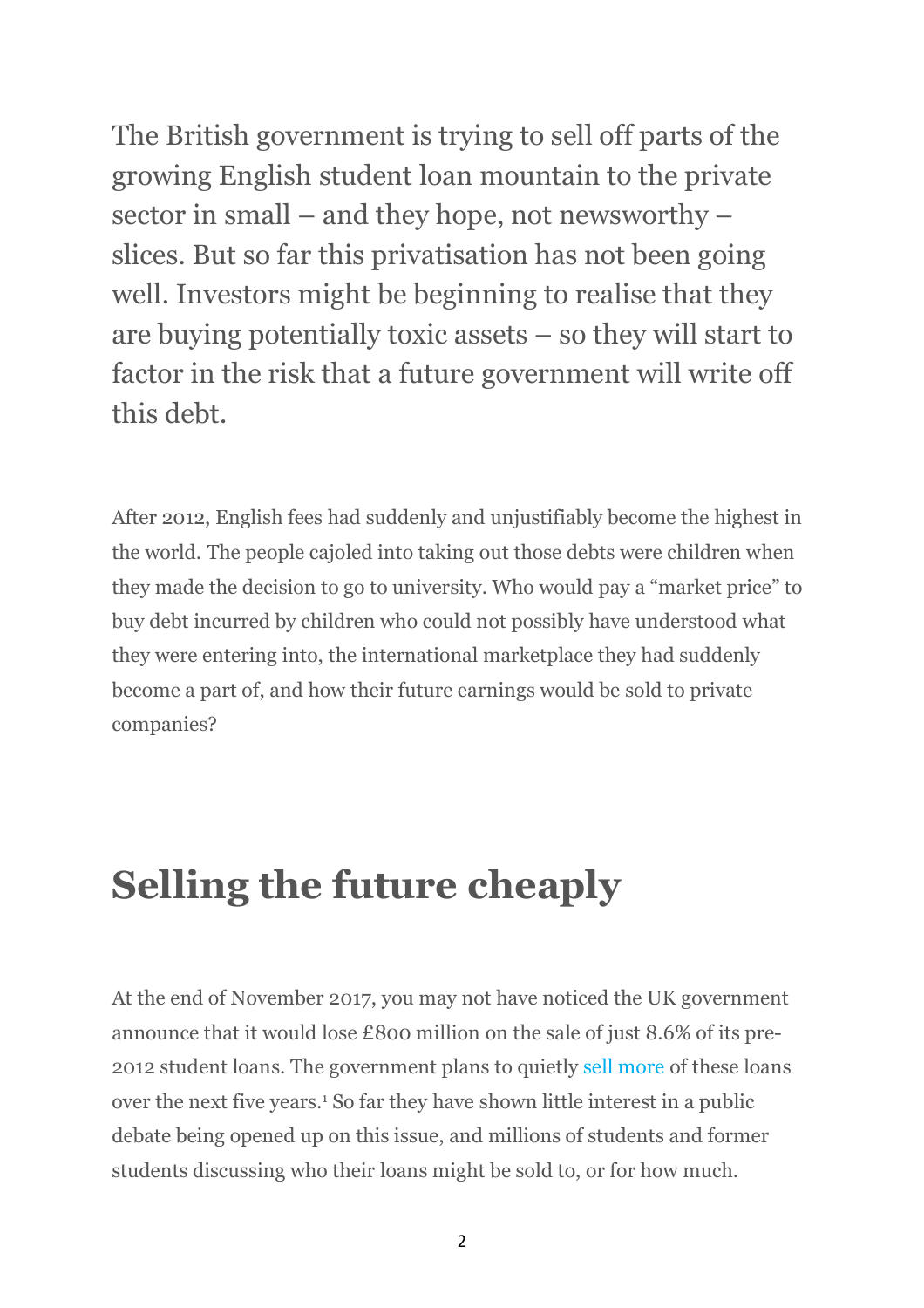It may turn out that future loans are sold for even less, with an even bigger loss. Thomas Hale, writing in the Financial Times in January<sup>2</sup>, concluded that:

*"The debate around the discount on the sale has important implications not only for the value of tens of billions of loans still sitting on the government's accounts, but also for the overall viability (and political acceptability) of the current funding model for English higher education, and for education models in many other economies around the world."*

Because the current government realised that in the future a very different type of government might want to unravel this mess, the (now former) universities minister Jo Johnson attached a promise to the sale. Any future government would have to compensate the investors who bought the loans if, in what is called a *"democratic risk"*, the electorate of Britain decided to vote into power a government that would abolish new loans and fees.3 That future government would then have to look into how to recompense existing student loan borrowers who were simply unlucky enough to have been born at the wrong time.

Of course, any future government can explain that it was not elected to be tied to the venality of past administrations. It can also point out that those investors buying student loans took a risk. Part of that risk was that a government might be elected that would not look kindly on such profiteering. Any compensation should be due to students and graduates, not those that led us into the financial crash of 2008, or those who tried to profit out of the decision of 17-year-old children to go to university.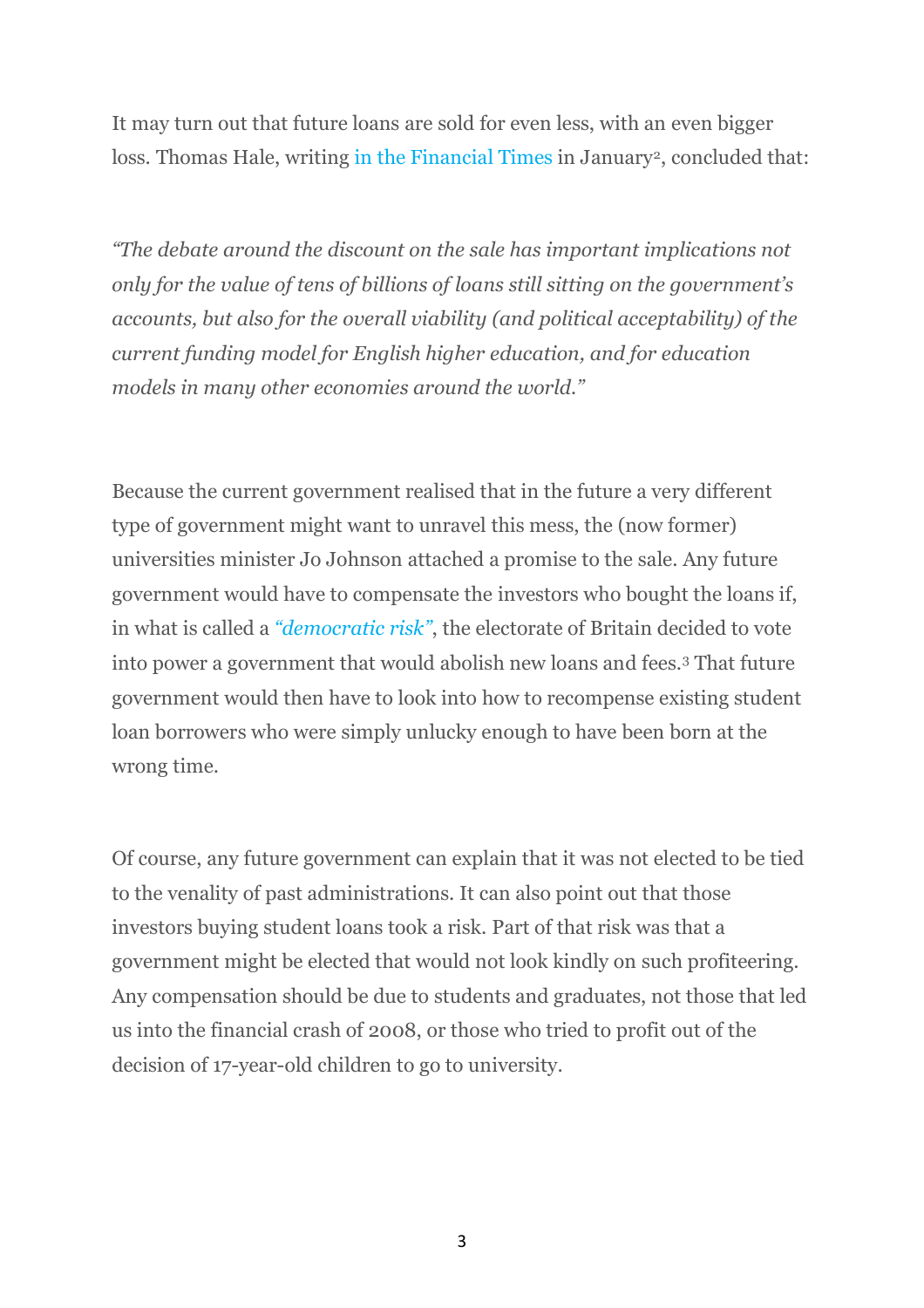### **Highest fees or not?**

What are the incentives for those currently in government to keep on propping up the current system? The key incentive appears to be that it has made it possible for England to have – on some measures – the highest student fees in the world. Research by the creator of the website "student loan calculator" – drawing on a large number of sources4 – was published in March 2017 and is illustrated in the diagram below.5 The key comparator is between the England and the USA. OECD statistics report that the average annual fee for a bachelor's degree in the USA is \$8,202 at a public institution as compared to \$9,019 a few years ago.6 The figures will change year by year – but England remains a substantially more expensive place to study than the USA, and both countries are the two of most unequal of OECD countries.7

A year ago, the Economist published alternative figures suggesting that in many US states it was more expensive to go to university than in the England.8 The OECD will have taken in factors other than just the headline fees, such as bursaries. But worrying unduly about such comparisons misses the main issue – both England and the USA are out of line with the rest of the world.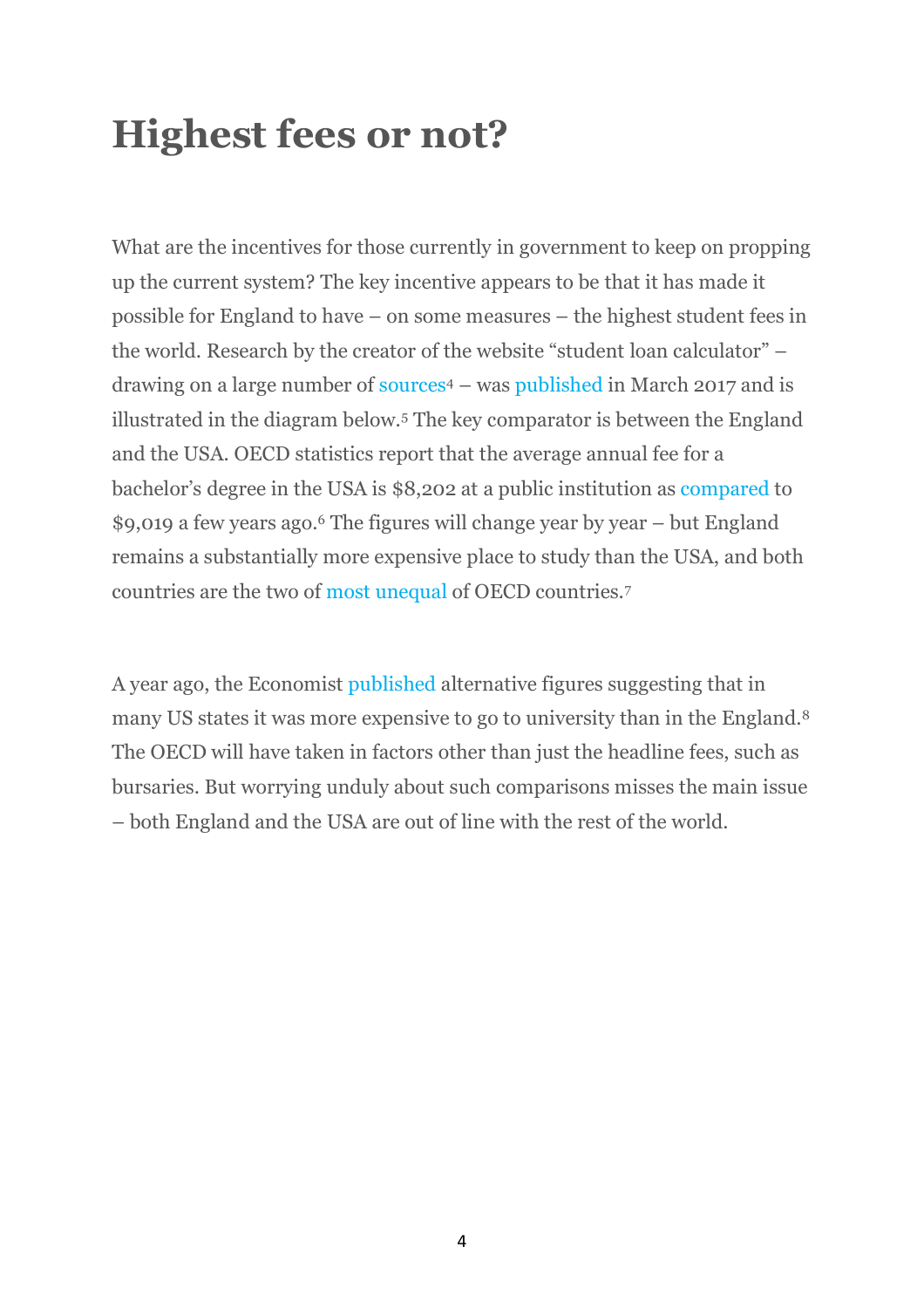

#### What is the average cost of one year of tuition at public universities around the world?



#### **Average Annual Tuition Fees (USD)**

### *Source: Student Loan Calculator9*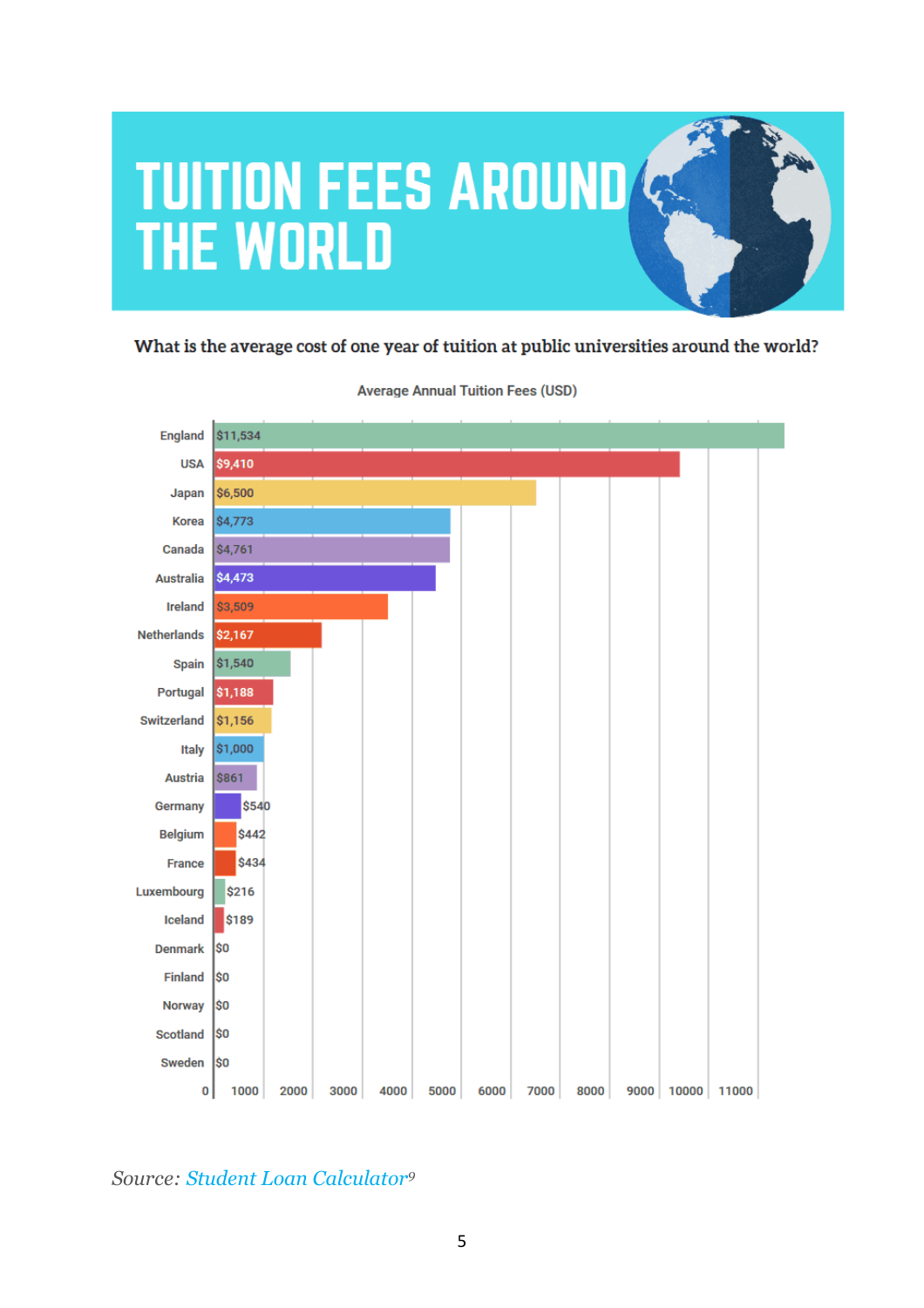Some people criticise the chart above by pointing out that a few of the extreme elite private US universities have much higher fees that the US average. However, the same would be true of a very small but growing number of private UK universities, and does not affect the large majority of students and young adults.

Even if the line for England is adjusted to make it the 'UK average', it would still be longer than the US line. England contains such a high proportion of students in all of the UK because the populations of Scotland, Wales and Northern Ireland are small in comparison. This graph is a fair reflection of the international distribution although it misses out important countries such as Chile. But it does highlight the position of Scotland, and it would be good if Northern Ireland and Wales were added to it in future.

## **The Scottish way**

In Scotland, the debate has moved on from fees. A report published in November 2017 suggested that all university students in Scotland should have a legal right to £8,100 a year to live on, and half that amount when they are at college. The tricky question of how to fund such maintenance payments is rising up the agenda.10

If Scotland wanted to aim higher it would have to become an independent country. Then it would have the political power to choose to do this, as Lorenza Antonucci says:

*"A truly transformative move would be to implement a Nordic system of student support, where the absence of tuition fees is accompanied by a generous and (above all) universal system of grants (and loans). In this system, grants would be guaranteed to all students, regardless of parental income. This move would be a radical departure from the British system of HE which is based on individual investment."11*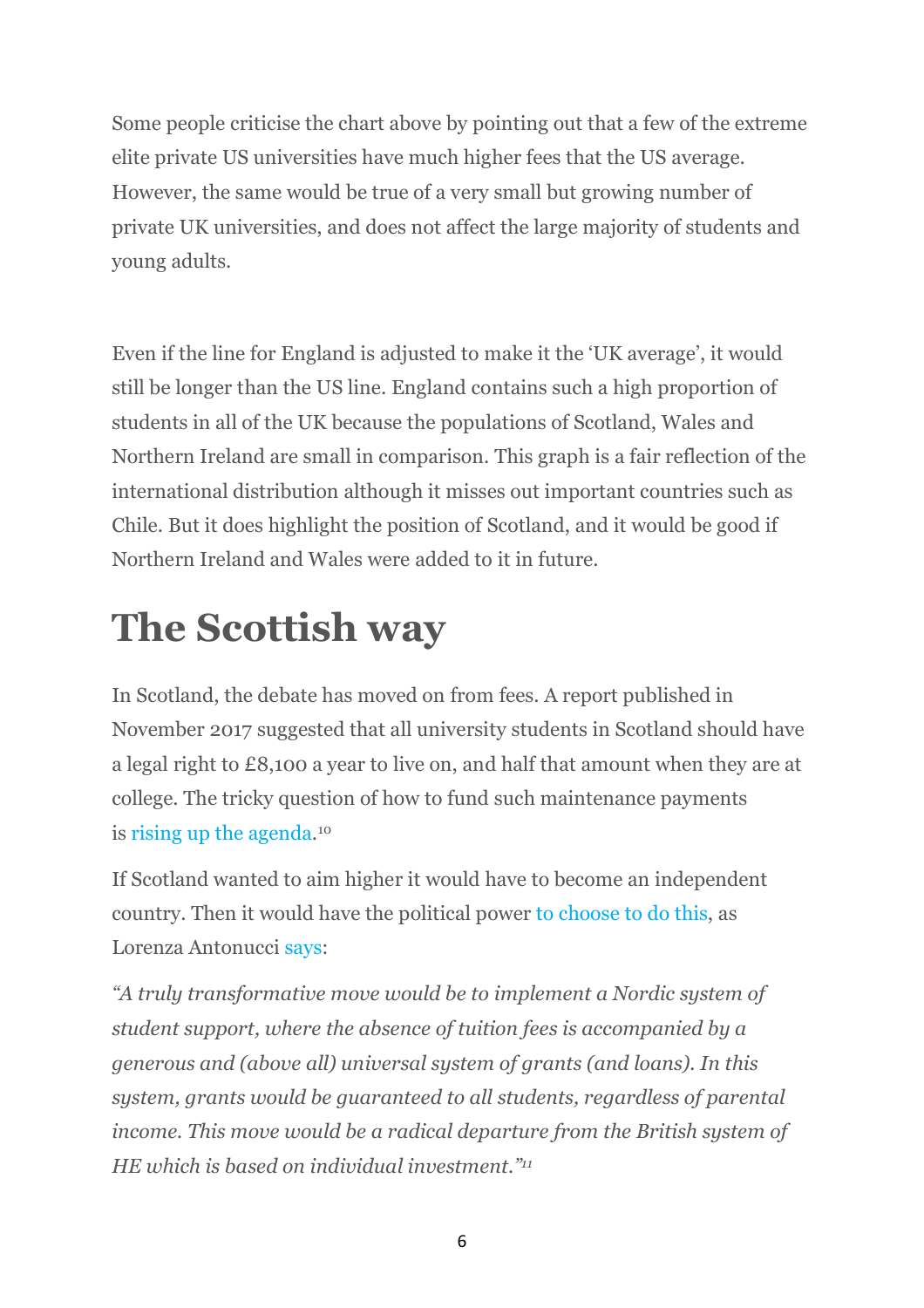# **Brexit – better than all the rest?**

As Brexit looms closer, various schemes for Britain to "find new markets" will be touted. One approach will be to suggest that because our higher education is the most expensive in the world, that means that (in the immortal words of Tina Turner) it must also be "simply the best, better than all the rest". We once said the same about our banks.

Putting too many eggs in one basket is unwise. Claiming that something must be good because it is expensive is dangerous. Suddenly making it very expensive overnight, as occurred when fees tripled from £3,000 to £9,000 a year and then suggesting that the price reflects sudden new found quality assumes that you are aiming your marketing at some very stupid people who do not understand when they are being conned.

The raising of fees might be ever so slightly defendable, as a short-term fix for when the global financial crisis hit. It prevented mass redundancies in universities. But as a long-term strategy, it moved English higher education closer to becoming a finishing school for the less discerning and less able of the world's very richest children. For these children, as Tina Turner also said (in *Simply the Best*), we can provide: "a lifetime of promises and a world of dreams".

 $\overline{a}$ 

<sup>&</sup>lt;sup>1</sup> Hale, T. (2017) UK government to book £800m loss from student loan sale, The Financial Times, Novemeber 30th, https://www.ft.com/content/726e3158-d522-11e7-8c9ad9c0a5c8d5c9

 $2$  Hale, T. (2018) The questionable credit-worthiness of student loans, The Financial Times, January 12th, https://ftalphaville.ft.com/2018/01/12/2197511/the-questionable-creditworthiness-of-student-loans/

<sup>&</sup>lt;sup>3</sup> McGettigan, A. (2018) Contingent Liabilities & the Sale (5 of 5), Critical Education Blog, January 4th, https://andrewmcgettigan.org/2018/01/04/contingent-liabilities-the-sale-5-of-5/

<sup>4</sup> Student Loan Repayment Calculator (2017) Tuition Fess in England are now the highest in the world, Blog Post March 26<sup>th</sup>, https://www.student-loan-

calculator.co.uk/blog/2017/03/tuition-fees-in-england-are-now-the-highest-in-the-world/ referencing in turn: